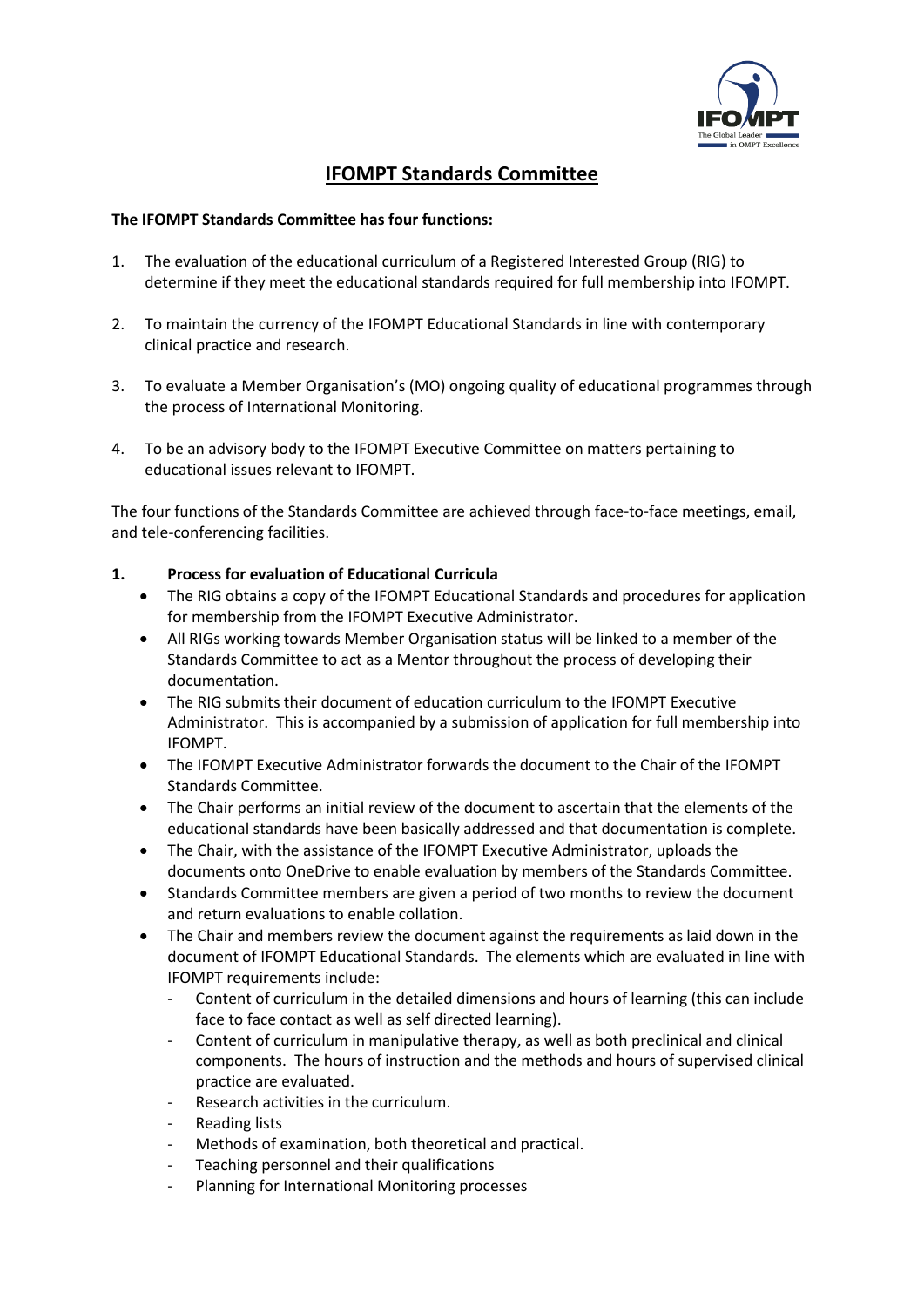- The Committee discuss the collated comments to agree a draft letter and decision. The draft letter is forwarded to the IFOMPT Executive for their review. If there is disagreement between the evaluations from members of the Standards Committee, the Chair then circulates collated documents to the members for a consensus opinion in an iterative process.
- The draft letter for the IFOMPT Executive to review will either recommend or not recommend that the curriculum fulfils the Educational Standards of IFOMPT.
- In the event that the curriculum does not fulfill IFOMPT Educational Standards, the letter will list the areas that have not reached the standards. Once agreed by the IFOMPT Executive, the letter is sent to the RIG. The RIG has the opportunity to address these areas and, when necessary, revise or redevelop their curriculum for resubmission. The Chair will provide advice to the RIG if it has problems with interpretation of the requirements or with any other aspect of their submission. The Standards Committee will allocate a mentor to the RIG if further guidance is required.

## **2. Maintain the currency of the IFOMPT Education Standards**

The Standards Committee has the responsibility to maintain the currency of the IFOMPT Educational Standards. Reviews of the Educational Standards are undertaken at the request of the IFOMPT Executive, usually on a six-year basis, in consultation with MOs. Any changes to the IFOMPT Educational Standards require ratification by MOs at an IFOMPT General Meeting.

## **3. Process of International Monitoring of quality**

- The MO submits the following documentation for consideration: title page, overview of MO process of monitoring educational standards, External Assessor reports for each educational provider, and the extracts of the minutes of the meeting(s) of the MO when the External Assessor reports were considered.
- The completed documentation is sent to the Executive Administrator of IFOMPT by the required date.
- The IFOMPT Executive Administrator forwards the documents to the Chair of the IFOMPT Standards Committee.
- The Chair performs an initial review of the document to ascertain that the elements of the process of international monitoring and the educational standards have been addressed.
- The Chair, with the assistance of the IFOMPT Executive Administrator, uploads the documents to OneDrive to enable evaluation by the members of the Standards Committee.
- Standards Committee members are given a period of two months to review the documents and return evaluations. Two members review the submission in depth and circulate to the whole Standards Committee for their review and suggested amendments. Iterative discussions will take place to enable the final evaluation.
- The Chair and members review the document against the requirements as laid down in the document of IFOMPT International Monitoring.
- The two members leading the review receive and collate the comments of the members of the Standards Committee and formulates a letter to be forwarded to the IFOMPT Executive. If there is a disagreement between the evaluations from members of the Standards Committee, the collated documentation will be circulated to members for further discussion and a consensus opinion. The letter for review by the IFOMPT Executive will either recommend or not recommend that the MO fulfils the requirements of International Monitoring of IFOMPT.
- Following the decision of the Standards Committee, and ratification by the Executive, the MO is sent the letter containing any conditions / recommendations of the Standards Committee.
- In the event that the MO is unsuccessful, the MO will be advised as to the areas in which the MO failed to meet the standards (current conditions). The report would also recommend